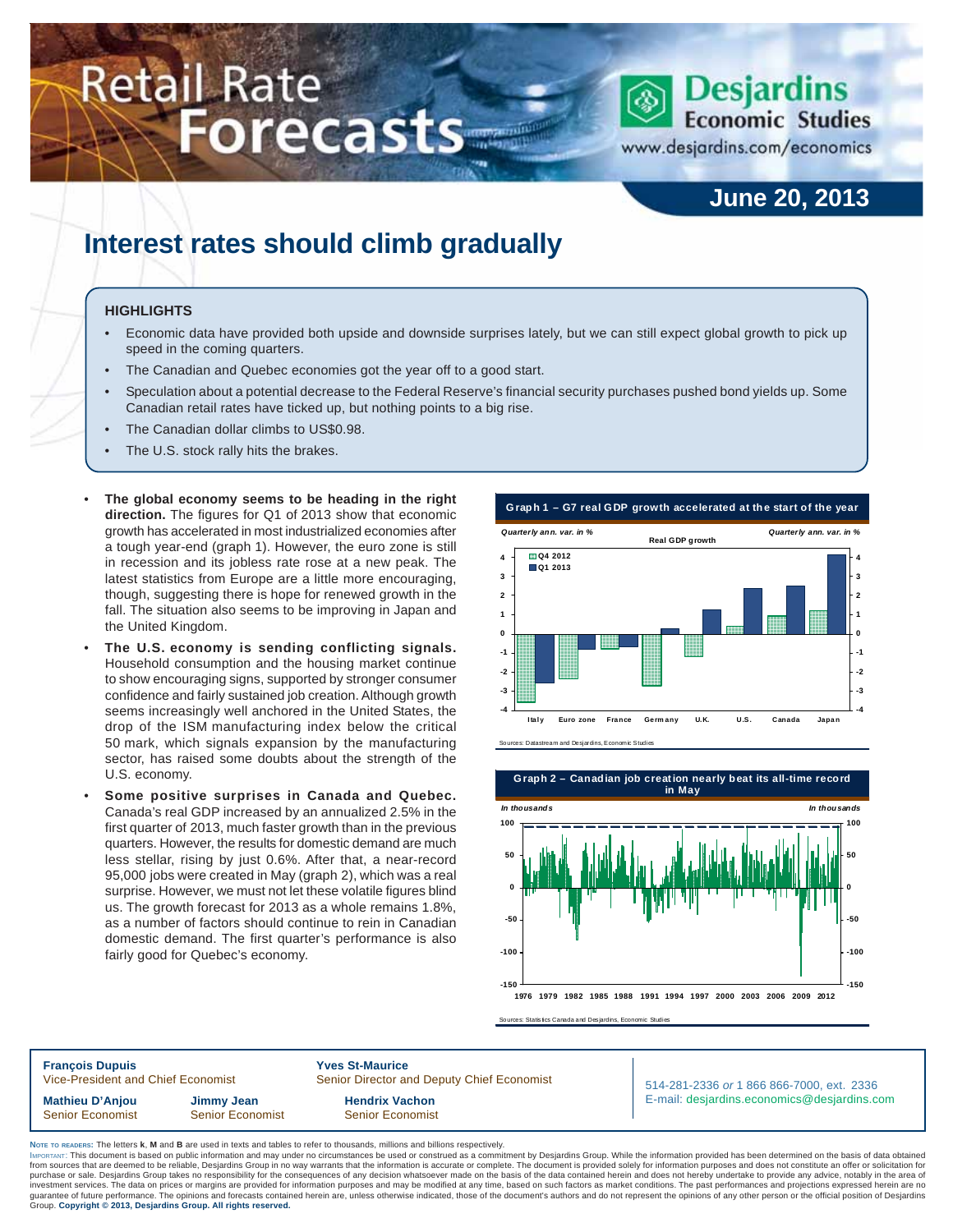

- **The Bank of Canada (BoC) should not change its stance.** The latest Canadian economic figures are relatively positive, with some signs that the housing market is rebounding; this should prompt the BoC to maintain its warning that the next change to monetary policy will be an increase to key rates. Inflation is weak, however, which should prompt the BoC to wait several quarters before it acts on its words.
- **The uncertainty about U.S. monetary policy pushes bond yields up.** The financial markets have been very volatile since early May, with investors attempting to guess when the Federal Reserve (Fed) will start to taper off its purchases of financial securities. U.S. 10-year yields have jumped over 60 basis points since the start of May (graph 3), bringing interest rates up around the world. The Fed tried to cool the situation at its June meeting, however, by precising its exit strategy and reiterating that U.S. monetary policy would remain highly expansive for a considerable time.
- **Retail rates should remain low for several more months.** The surge in bond yields prompted Canadian financial institutions to raise some retail rates slightly. Rates nevertheless remain close to their historic low (graph 4), and this situation should persist for several more months as central banks will do everything they can to keep financial conditions from tightening too quickly.

**Graph 3 – Bond yields have rebounded in the last few weeks**





Sources: Datastream and Desjardins, Economic Studies

### **Table 1 Forecasts : Retail rate**

|                         | <b>Discount</b><br>rate $(1)$ | Prime rate (1) | Mortgage rate (1) |               |               | Term savings (1)(2) |               |               |  |  |
|-------------------------|-------------------------------|----------------|-------------------|---------------|---------------|---------------------|---------------|---------------|--|--|
|                         |                               |                | 1 year            | 3 years       | 5 years       | 1 year              | 3 years       | 5 years       |  |  |
| Realized - End of month |                               |                |                   |               |               |                     |               |               |  |  |
| Dec. 2012               | 1.25                          | 3.00           | 3.09              | 3.70          | 5.24          | 0.90                | 1.25          | 1.75          |  |  |
| January 2013            | 1.25                          | 3.00           | 3.09              | 3.70          | 5.24          | 0.90                | 1.25          | 1.75          |  |  |
| February 2013           | 1.25                          | 3.00           | 3.09              | 3.70          | 5.24          | 0.90                | 1.25          | 1.75          |  |  |
| March 2013              | 1.25                          | 3.00           | 3.09              | 3.55          | 5.14          | 0.90                | 1.25          | 1.75          |  |  |
| April 2013              | 1.25                          | 3.00           | 3.09              | 3.55          | 5.14          | 0.90                | 1.25          | 1.75          |  |  |
| May 2013                | 1.25                          | 3.00           | 3.09              | 3.55          | 5.14          | 0.90                | 1.25          | 1.75          |  |  |
| June 20, 2013           | 1.25                          | 3.00           | 3.14              | 3.65          | 5.14          | 0.90                | 1.25          | 1.75          |  |  |
| <b>Forecasts</b>        |                               |                |                   |               |               |                     |               |               |  |  |
| End of quarter          |                               |                |                   |               |               |                     |               |               |  |  |
| 2013: Q2                | 1.25                          | 3.00           | $3.10 - 3.25$     | $3.55 - 3.75$ | $5.10 - 5.25$ | $0.80 - 1.00$       | $1.15 - 1.35$ | $1.65 - 1.90$ |  |  |
| 2013: Q3                | $1.00 - 1.50$                 | $2.75 - 3.25$  | $2.90 - 3.40$     | $3.40 - 3.90$ | $4.90 - 5.40$ | $0.65 - 1.15$       | $1.00 - 1.50$ | $1.50 - 2.00$ |  |  |
| 2013: Q4                | $1.00 - 1.50$                 | $2.75 - 3.25$  | $2.90 - 3.40$     | $3.50 - 4.00$ | $4.95 - 5.45$ | $0.70 - 1.20$       | $1.00 - 1.50$ | $1.50 - 2.00$ |  |  |
| 2014: Q1                | $1.00 - 1.50$                 | $2.75 - 3.25$  | $3.00 - 3.50$     | $3.75 - 4.25$ | $5.00 - 5.50$ | $0.70 - 1.20$       | $1.05 - 1.55$ | $1.60 - 2.10$ |  |  |
| End of year             |                               |                |                   |               |               |                     |               |               |  |  |
| 2014                    | $1.50 - 2.00$                 | $3.25 - 3.75$  | $3.40 - 3.90$     | $4.25 - 4.75$ | $5.20 - 5.70$ | $1.10 - 1.60$       | $1.50 - 2.00$ | $2.05 - 2.55$ |  |  |
| 2015                    | $2.00 - 2.50$                 | $3.75 - 4.25$  | $4.25 - 4.75$     | $5.30 - 5.80$ | $5.95 - 6.45$ | $1.25 - 1.75$       | $2.25 - 2.75$ | $2.70 - 3.20$ |  |  |
| 2016                    | $2.75 - 3.75$                 | $4.50 - 5.50$  | $4.80 - 5.80$     | $5.65 - 6.45$ | $6.25 - 7.05$ | $1.60 - 2.60$       | $2.60 - 3.40$ | $3.00 - 3.80$ |  |  |

Note: Forecasts are expressed as ranges. (1) End of quarter forecasts; (2) Non-redeemable (annual). Source: Desjardins, Economic Studies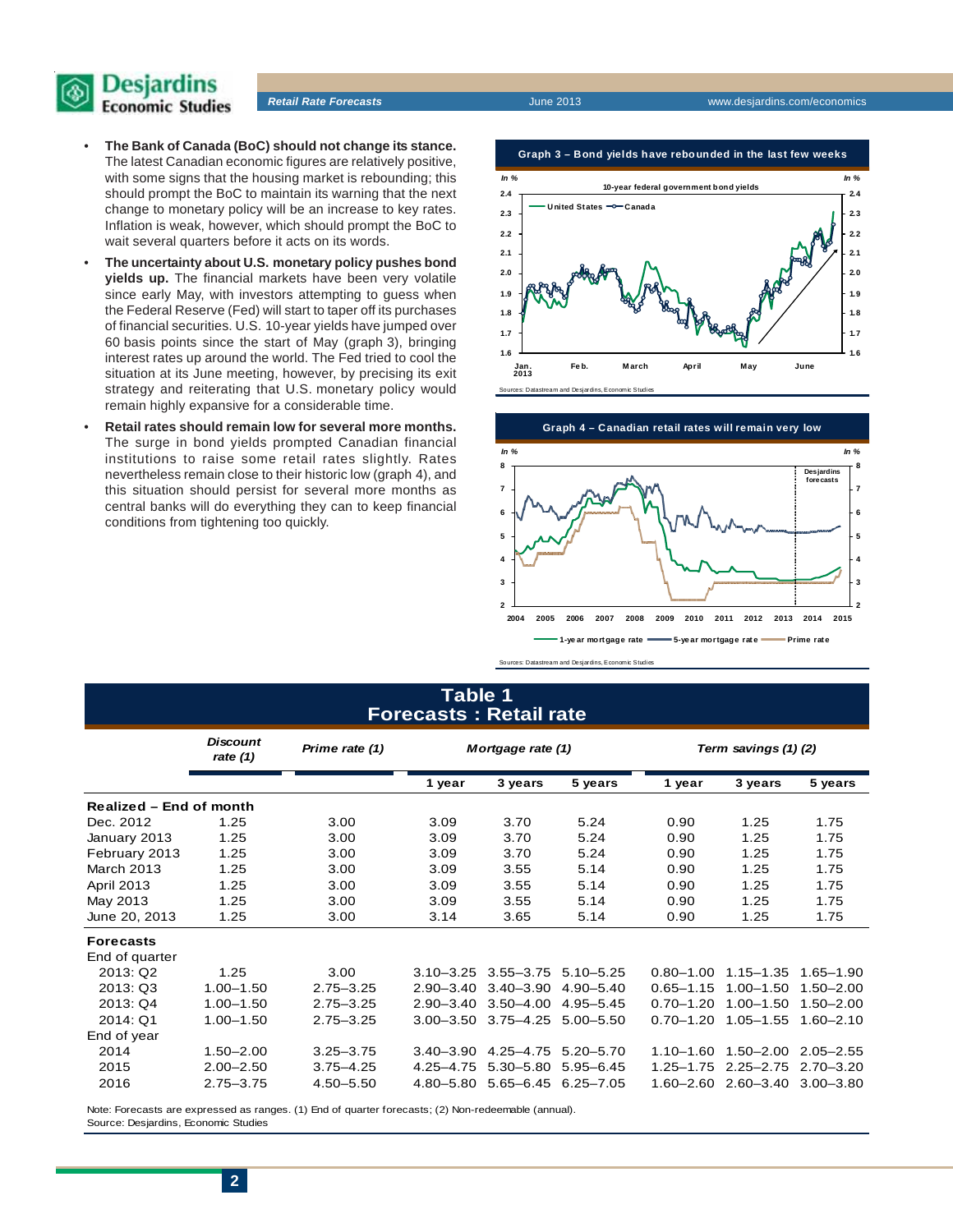## **CANADIAN DOLLAR**

**The Canadian dollar climbs to US\$0.98**

- The currency market has been highly volatile. The major surge by the U.S. dollar recorded in May quickly lost steam due to more temperate monetary policy expectations. Fears are still weighing on growth by emerging nations and demand for commodities. Despite all of this, the Canadian dollar managed to rise past the US\$0.98 mark recently (graph 5).
- The loonie's upswing was mainly related to more encouraging statistics on Canada's economy for real GDP, employment and the real estate market. Investors thus have less of a reason to bet against the currency. Speculative positions had been particularly unfavourable for the loonie in the last few months, with little good news to turn the situation around.
- Given that most of the major currencies also rose against the greenback, the loonie's rebound was not widespread. In particular, the Canadian dollar moved downward against the euro, pound and yen. The euro benefited from weaker enthusiasm shown by the European Central Bank to use extraordinary measures like the Federal Reserve and Bank of Japan (graph 6). Some economic figures were also better than anticipated in Europe, giving the region's currencies an extra boost. As for the yen, the rise by Japan's bond yields raised doubts about how effective Japan's monetary policy was.
- **Forecasts:** The Canadian dollar should return to US\$1.00 by year's end if the Canadian economy stays on track and global demand slowly improves, as forecast. In the nearer term, it could be hard for the loonie to rise again above US\$0.98, as the next few statistics should not surprise as much on the upside. The loonie should still rise against the other currencies in the near term, including the euro. Keep an eye on the European Council meeting on June 27 and 28. Signs of dissent or a lack of progress on the banking union issue could renew financial strains and be a drag on the common currency.





Sources: Datastream and Desjardins, Economic Studies

| <b>Determinants</b>                                | <b>Short-term</b> | Long-term |  |
|----------------------------------------------------|-------------------|-----------|--|
| Oil prices                                         |                   |           |  |
| Metals prices                                      |                   |           |  |
| Interest rates spreads<br>(Canada - United States) |                   |           |  |

### **Table 2 Forecasts: currency**

|                                                                             |        | 2012   |        | 2013   |                 |        |  | 2014   |              |                 |        |  |
|-----------------------------------------------------------------------------|--------|--------|--------|--------|-----------------|--------|--|--------|--------------|-----------------|--------|--|
| End of period                                                               | Q3     | Q4     | Q1     | Q2f    | Q <sub>3f</sub> | Q4f    |  | Q1f    | Q2f          | Q <sub>3f</sub> | Q4f    |  |
| US\$/CAN\$                                                                  | 1.0165 | 1.0079 | 0.9828 | 0.9800 | 0.9900          | 1.0000 |  | 1.0000 | 1.0100       | 1.0100          | 1.0200 |  |
| CANS/US\$                                                                   | 0.9838 | 0.9922 | 1.0175 | 1.0204 | 1.0101          | 1.0000 |  | 1.0000 | 0.9901       | 0.9901          | 0.9804 |  |
| CAN\$/€                                                                     | 1.2657 | 1.3081 | 1.3065 | 1.3367 | 1.3131          | 1.3200 |  | 1.3300 | 1.3267       | 1.3366          | 1.3235 |  |
| US\$/€                                                                      | 1.2865 | 1.3184 | 1.2841 | 1.3100 | 1.3000          | 1.3200 |  | 1.3300 | 1.3400       | 1.3500          | 1.3500 |  |
| US\$/£                                                                      | 1.6148 | 1.6255 | 1.5185 | 1.5500 | 1.5700          | 1.5800 |  | 1.5900 | 1.6000       | 1.6100          | 1.6200 |  |
| Sources: Datastream, Federal Reserve Board and Desiardins, Economic Studies |        |        |        |        |                 |        |  |        | f: forecasts |                 |        |  |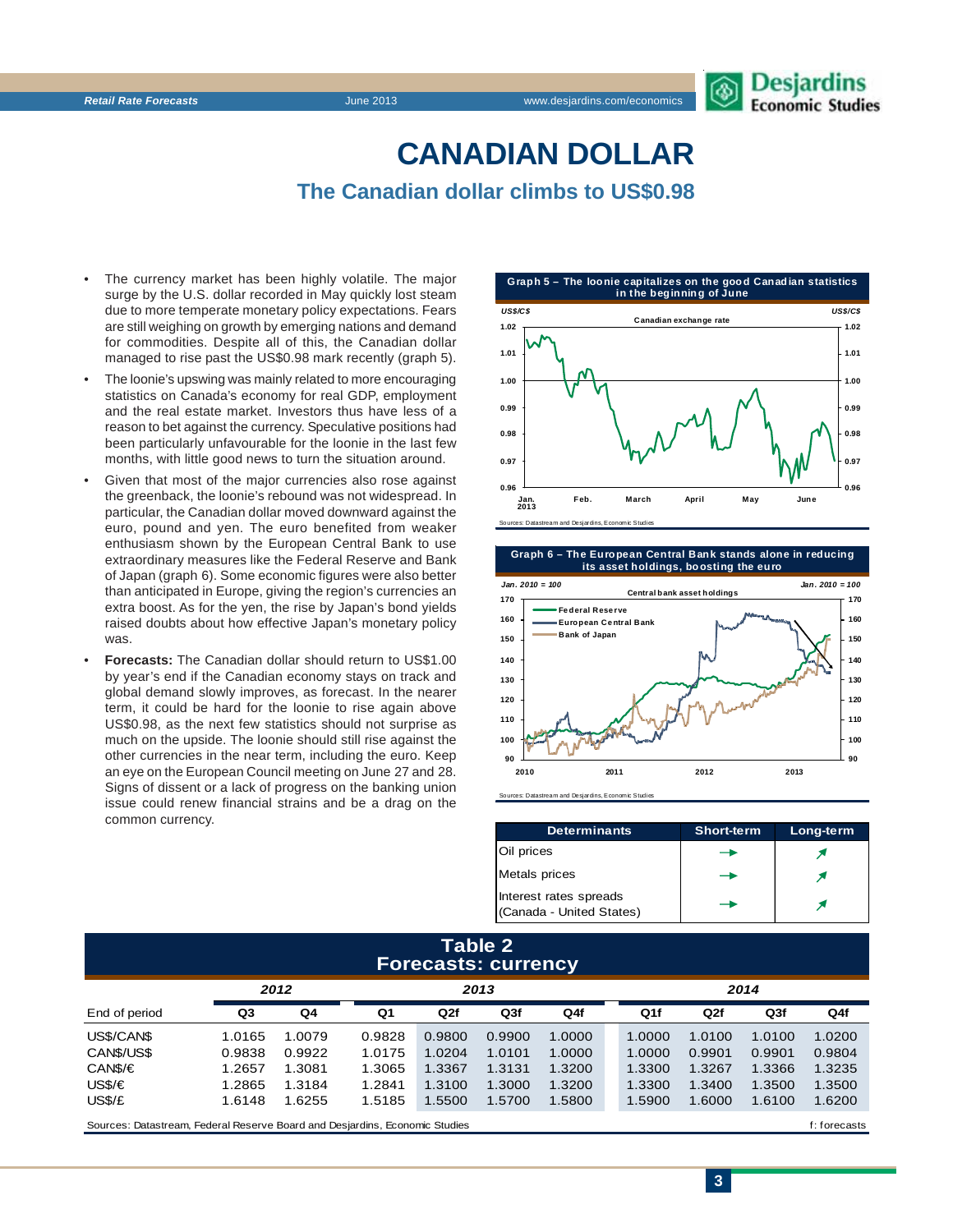

### **ASSET CLASSES RETURN**

**The U.S. stock rally hits the brakes**

- **Almost infallible since the start of the year, U.S. stock markets ran into trouble in May.** Primarily, the renewed volatility in global markets hurt the riskiest assets. The volatility was triggered by uncertainty about the withdrawal of easing measures in the United States. The economic outlook has not changed fundamentally since spring began, and U.S. earnings in the first quarter have been acceptable, overall (graph 7). The prospect of an eventual Federal Reserve (Fed) withdrawal of monetary stimulus measures put the brakes on stock markets, attesting to some doubt about business's capacity to generate returns without major support from monetary authorities.
- **Although U.S. stock markets have been a bit choppy lately, the S&P 500 is still showing very healthy growth of about 15% from the start of the year.** And the recent downtrend seems slight compared with the upheaval in the Japanese stock market, which is off by more than 20% from its peak of 15,943 points hit on May 23 (graph 8). Note that the Nikkei had gotten ahead of itself somewhat after the Bank of Japan's aggressive actions, and a correction was to be expected. Despite this, the Japanese index is still up by over 25% from the start of 2013! Overall, the recent difficulties faced by stock markets that have done the best since the year began are not anomalous. The indexes could be somewhat flat this summer given the uncertainty about the actions and communications of the major central banks. Despite the turbulence that can be expected, the fundamental economic picture is gradually improving, particularly with respect to consumption and the housing market in the United States, which should keep the U.S. stock market from free falling.
- **The problems in the energy and materials sector are still obscuring the solid performances delivered by other segments of the S&P/TSX.** Many of these sectors are showing very strong growth, such as health (35%), technology (27%) and discretionary consumption (15%). Depressed metal prices continue to hurt the Canadian stock market's materials sector. Among other things, the situation in China is instrumental for industrial metal prices. The latest news from China is not very encouraging: metal imports are down sharply compared with last year and recent economic indicators are disappointing.
- **The S&P/TSX energy sector has been nearly flat since the year began, despite a strong rebound in profitability within the oil and natural gas extraction industry during the first quarter (graph 9).** Contributing to the rebound in profits is the acceleration in rail transport of oil, which helps get around the problems pipeline gluts that had put downward pressure on Canadian oil prices at the end of 2012. Despite the improvement on this front, North American oil output and refinery capacity is showing vigorous growth, keeping inventories very elevated. With a supply and demand dynamic that does not favour price increases, the energy







#### **Graph 9 – Oil and natural gas industry profits rebounded**